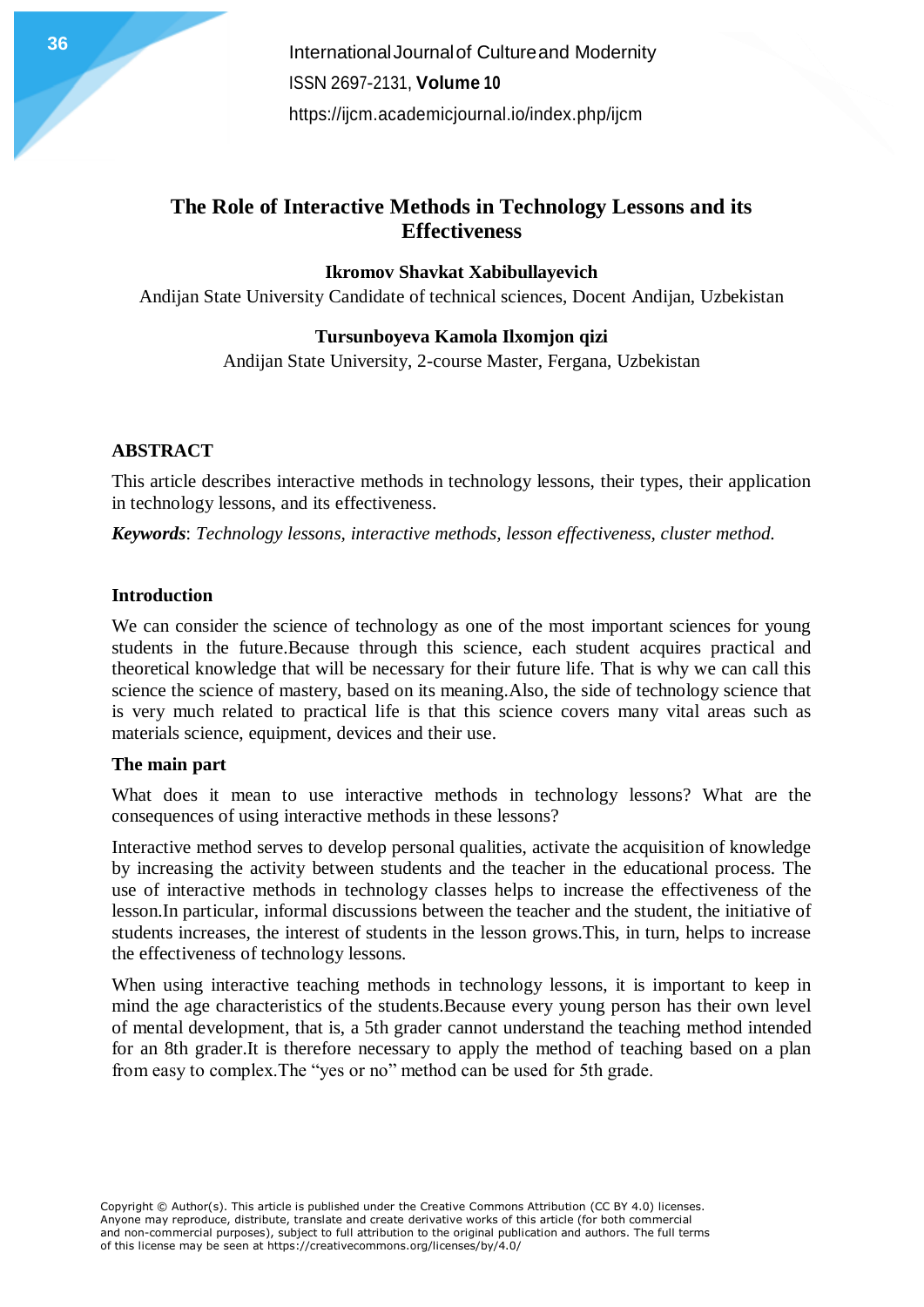**International Journal of Cultureand Modernity** ISSN 2697-2131, **Volume 10** <https://ijcm.academicjournal.io/index.php/ijcm>

#### **"yes" or "no"**

| $N_2$                       |                                                             | ves | no |
|-----------------------------|-------------------------------------------------------------|-----|----|
|                             | Eggs are a valuable food product.                           |     |    |
| $\mathcal{D}_{\mathcal{A}}$ | Vegetables are rich in vitamins.                            |     |    |
| 3                           | Beets and red carrots are cooked in salted water.           |     |    |
| 4                           | Salad is a type of hot dish.                                |     |    |
|                             | The vinaigrette salad is definitely topped with beets.      |     |    |
| 6                           | The finished salad is stored in an aluminum container.      |     |    |
| 7                           | You don't have to wear an apron when you enter the kitchen. |     |    |
| 8                           | Vitamin C boosts immunity.                                  |     |    |
| 9                           | Milk contains almost no nutrients.                          |     |    |
| 10                          | Milk is a hot drink.                                        |     |    |

As a result of the use of interactive methods, students learn to respond, their vocabulary grows, their scientific and theoretical knowledge is strengthened, and their interest and aspiration to the lesson grows.For 7th graders, the following "cluster" method can also be used to reinforce a lesson or to repeat a lesson learned.



The use of interactive methods in place leads to many more effective results.In particular, the lesson can be made interesting by holding a practical lesson on knitting children's poncho for 8th graders with the help of a game called "Beautiful image".In this game, students knit a beautiful pancho and decorate it by giving it ornaments.At the end, they show off the ponchos they have woven.The student whose poncho is beautiful and of good quality will be awarded.